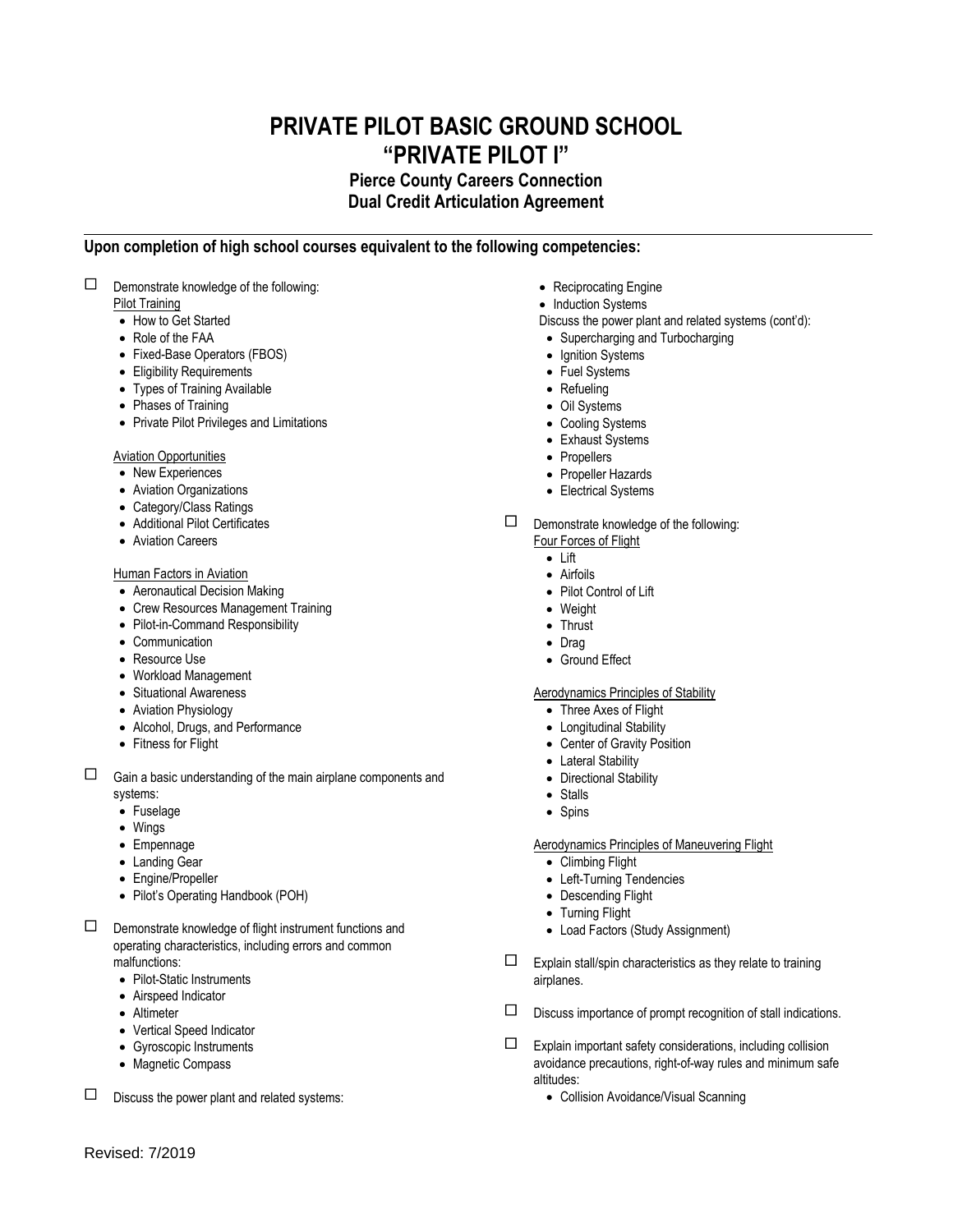- Airport Operations
- Right-of-Way Rules
- Minimum Safe Altitudes
- Taxiing in Wind

Explain important safety considerations, including collision avoidance precautions, right-of-way rules and minimum safe altitudes (cont'd):

- Positive Exchange of Flight Controls
- $\Box$  Discuss the following:
	- Airport Marking and Lighting
	- Controlled and Uncontrolled
	- Runway Layout
	- Traffic Pattern
	- Airport Visual Aids
	- Taxiway Markings
	- Ramp Area Hand Signals
	- Airport Lighting
	- Visual Glideslope Indicators
	- Approach Light Systems
	- Pilot-Controlled Lighting

#### Aeronautical Charts

- Latitude and Longitude
- Projections
- Sectional Charts
- World Aeronautical Charts
- Chart Symbology

## Types of Airspace

- Classifications
- Uncontrolled Airspace
- Controlled Airspace
- Class E
- Class D
- Class C
- Class B
- Class A
- Special VFR
- Special Use Airspace Other Airspace Areas
- Emergency Air Traffic Rules
- Air Defense Identification Zones
- $\square$  Explain radar, transponder operations, and FAA radar equipment and services for VFR aircraft:
	- Radar
	- Transponder Operation
	- FAA Radar Systems
	- VFR Radar Services
	- Automatic Terminal Information Service (ATIS)
	- Flight Service Stations
	- VHF Direction Finder Assistance
- 

 $\square$  Explain the types of service provided by an FSS.

- $\square$  Demonstrate how to use the radio for communication:
	- VHF Communication Equipment
	- Using the Radio
	- Phonetic Alphabet
- Coordinated Universal Time
- Common Traffic Advisory Frequency (CTAF)
- ATC Facilities and Controlled Airports

Demonstrate how to use the radio for communication (cont'd):

- Emergency Procedures
- Emergency Locator Transmitters (ELTS) Lost Communication Procedures
- $\Box$  Explain the sources of flight information, particularly the Aeronautical Information Manual and FAA advisory circulars:
	- Airport/Facility Directory
	- Federal Aviation Regulations
	- Aeronautical Information Manual (AIM)
	- Notices to Airmen (NOTAMS)
	- Advisory Circulars
	- Jeppesen Information Services
- $\square$  Comprehension of the material presented in Chapters 1 through 5 of the Private Pilot Manual:
	- Airplane Systems
	- Aerodynamic Principles
	- The Flight Environment
	- Communication and Flight Information
- $\square$  Discuss various weather conditions, frontal systems, and hazardous weather phenomena: Basic Weather Theory
	- The Atmosphere
	- Atmospheric Circulation
	- Atmospheric Pressure
	- Coriolis Force
	- Global Wind Patterns
	- Local Wind Patterns

#### Weather Patterns

- Atmospheric Stability
- Temperature Inversions
- Moisture
- Humidity
- Dewpoint
- Clouds and Fog
- Precipitation
- Airmasses
- Fronts
- $\Box$  Explain how to recognize critical weather situations form the ground and during flight, including hazards associated with thunderstorms and wind shear:

#### Weather hazards

- Thunderstorms
- Turbulence
- Wake Turbulence
- Wind Shear
- Microburst
- $\bullet$  Icing
- Restrictions to Visibility
- Volcanic Ash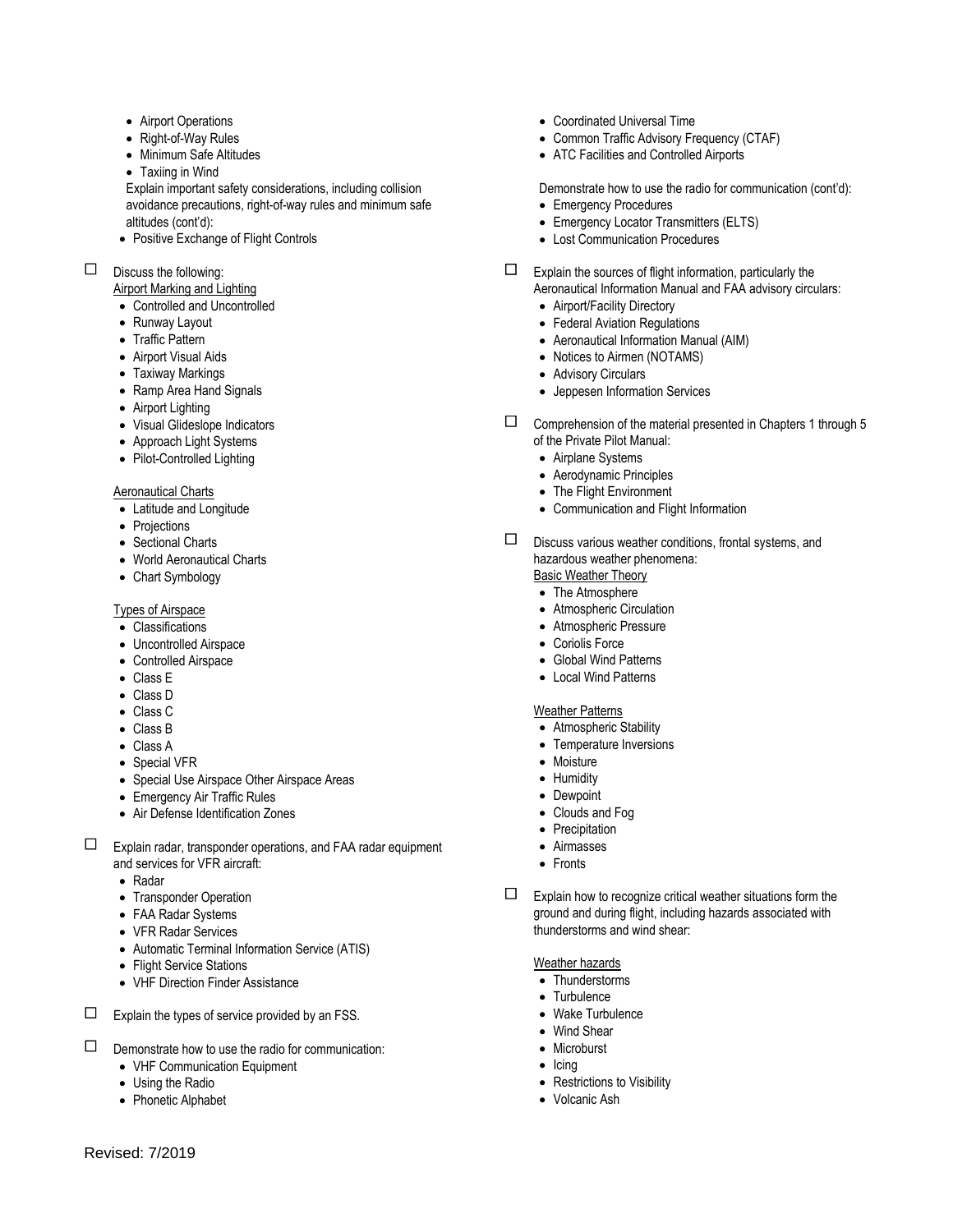- $\square$  Discuss the conditions, which result in wind shear.
- $\square$  Explain the appropriate Federal Aviation Regulations in the Private Pilot Recommended Study List.
- $\square$  Demonstrate specific knowledge of those FARs which govern student solo flight operations, private pilot privileges, limitations, and National Transportation Safety Board (NTSB) accident reporting requirements.
- $\square$  Explain how to obtain and interpret weather reports, formats, and graphic charts:

Forecasting Process

- Forecasting Methods
- Types of Forecasts
- Compiling and Processing Weather Data
- Forecasting Accuracy and Limitations

Graphic Weather Products

- Surface Analysis Chart
- Weather Depiction Chart
- Radar Summary Chart
- Satellite Weather Pictures
- Low-Level Significant Weather Prog
- Severe Weather Outlook Chart
- Forecast Winds and Temperatures Aloft Chart
- Volcanic Ash Forecast and Dispersion Chart
- $\square$  Discuss the sources of weather information during preflight planning and while in flight:
	- Sources of Weather Information
	- Preflight Weather Sources
	- In-Flight Weather Sources
	- Enroute Flight Advisory Service
	- Weather Radar Services
	- Automated Weather Reporting Systems
- $\Box$  Recognize critical weather situations described by weather reports and forecasts:

Printed Reports and Forecasts

- Aviation Routine Weather Report (METAR)
- Radar Weather Reports
- Pilot Weather Reports
- Terminal Aerodrome Forecast (TAF)
- Aviation Area Forecast
- Winds and Temperatures Aloft Forecast
- Severe Weather Reports and Forecasts
- AIRMET.SIGMET/Convective SIGMET
- $\square$  Demonstrate knowledge of the material presented in Chapters 6 and 7 of the Pilot Manual and the FARs that apply to private pilot operations, including private pilot privileges, limitation and NTSB accident reporting requirements.
- $\Box$  Explain how to use data supplied by the manufacturer to predict airplane performance, including takeoff and landing distances and fuel requirements: Predicting Performance
- Aircraft Performance and Design
- Chart Presentations
- Factors Affecting Performance
- Takeoff and Landing Performance Predicting Performance (cont'd)
- Climb Performance
- Cruise Performance
- Using Performance Charts
- $\square$  Discuss how to compute and control the weight and balance condition of a typical training airplane:

Weight and Balance

- Importance of Weight
- Importance of Balance
- Terminology
- Principles of Weight and Balance
- Computation Method
- Table Method
- Graph Method
- Weight-Shift Formula
- Effects of Operating at High Total Weights
- Flight at Various CG Positions
- $\square$  Explain the basic functions of aviation computers: Fight Computers
	- Mechanical Flight Computers
	- Time, Speed, and Distance
	- Airspeed and Density Altitude Computations
	- Wind Problems
	- Conversions
	- Multi-Part Problems
	- Electronic Flight Computers
	- Modes and Basic Operations
- $\square$  Discuss the effects of density altitude on takeoff and climb performance.
- $\square$  Explain the basic concepts for VFR navigation using pilotage, dead reckoning, and aircraft navigation systems: Piloting and Dead Reckoning
	- Piloting
	- Dead Reckoning
	- Flight Planning
	- VFR Cruising Altitudes
	- Flight Plan
	- Lost Procedures
	- VOR Navigation
	- VOR Operations
	- Ground and Airborne Equipment
	- Basic Procedures
	- VOR Orientation and Navigation
	- VOR Checkpoints and Test Signals
	- VOR Precautions
	- Horizontal Situation Indicator
	- Distance Measuring Equipment (DME)

ADF Navigation

- ADF Equipment
- Orientation
- Homing